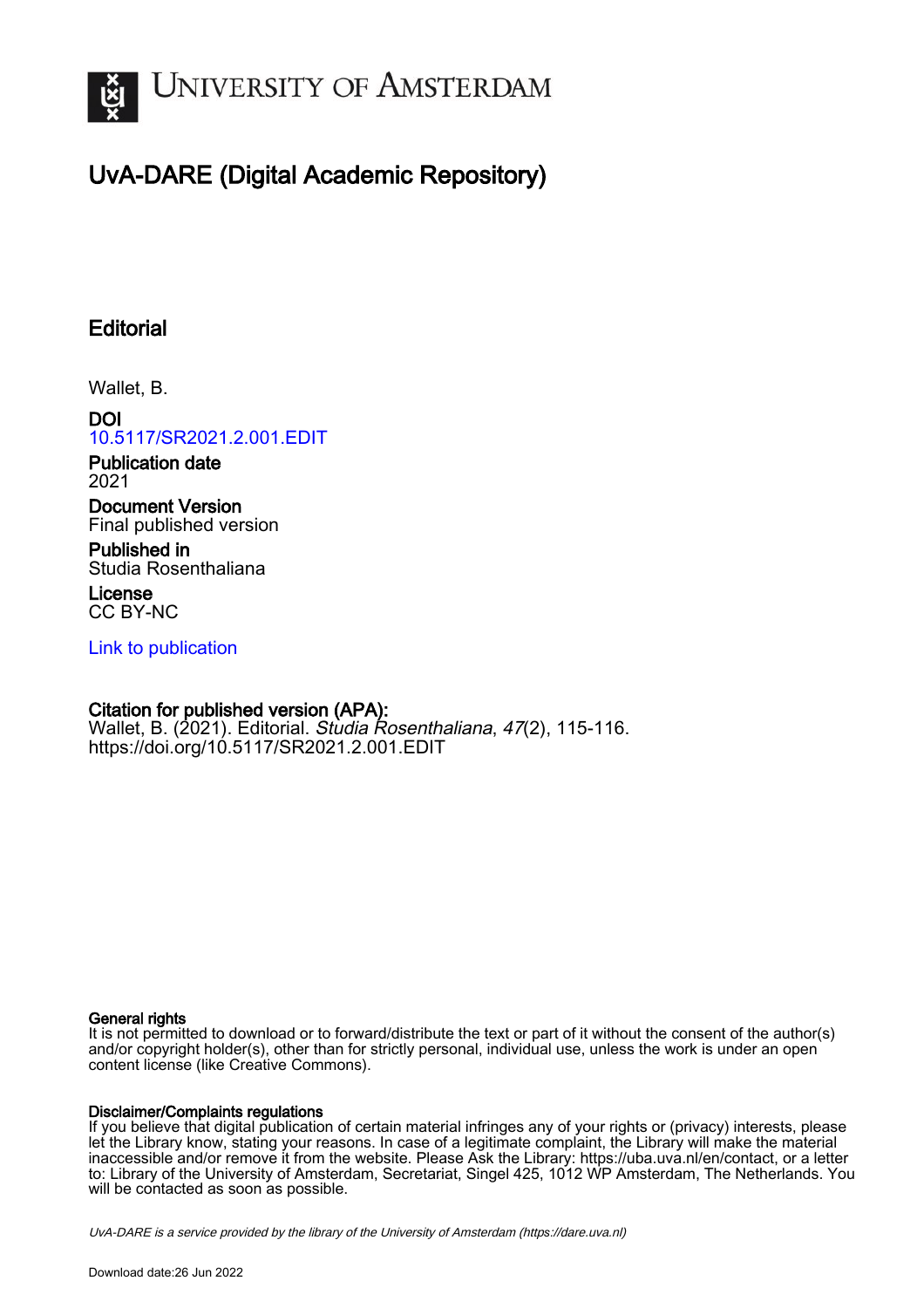

### **Editorial**

The objective of academic journals is to present new scholarship that is methodologically and theoretically sound and based on solid research. From its start in 1967, *Studia Rosenthaliana* has chosen to include, next to research articles proper, at least one more academic genre: the presentation of edited sources. For decades the journal included seventeenth-century notarial deeds from the Amsterdam City Archives documenting the economic networks of the city's Portuguese Jews. In doing so the journal picked up on a nineteenth-century historicist tradition, much favoured by the *Wissenschaft des Judentums*, to dig up relevant documents and archival records and present them with an introduction and annotations. The selected notarial deeds have since found their way into scholarship on the Amsterdam Sephardim and their trans-Atlantic networks.

The relaunch of *Studia Rosenthaliana* as an open access journal provides us with new opportunities. Thanks to extensive levels of digitization, vastly growing numbers of archival sources are being made public to the wider academic community. The Amsterdam City Archives have taken on a pioneering role in this process, not only by providing myriad scans of records, but also by working with HTR software. Thanks to AI-powered text recognition, handwritten material can now be transcribed and searched. Other relevant collections that contain materials on the history of Dutch Jewry, such as the Bibliotheca Rosenthaliana and the Ets Haim Library, are likewise making great efforts to digitize their material.

What may be the role of an academic journal such as *Studia Rosenthaliana*  in this rapidly changing archival landscape? The need for publishing serial archival documents today is less urgent, given the enhanced access to scans. This does not mean, however, that academic journals no longer have a role in making archival material accessible. On the contrary, a digital open access journal should offer new venues for bringing primary sources to the fore. For this reason, *Studia Rosenthaliana* has started a new recurring rubric in which archives, thematically selected sources and collections are presented. As overwhelming amounts of material are, or soon will be digitally available, it aims to introduce these to the wider academic community. This is especially relevant for corpora that are scattered over various collections and can now digitally be brought together. By providing a thematic and